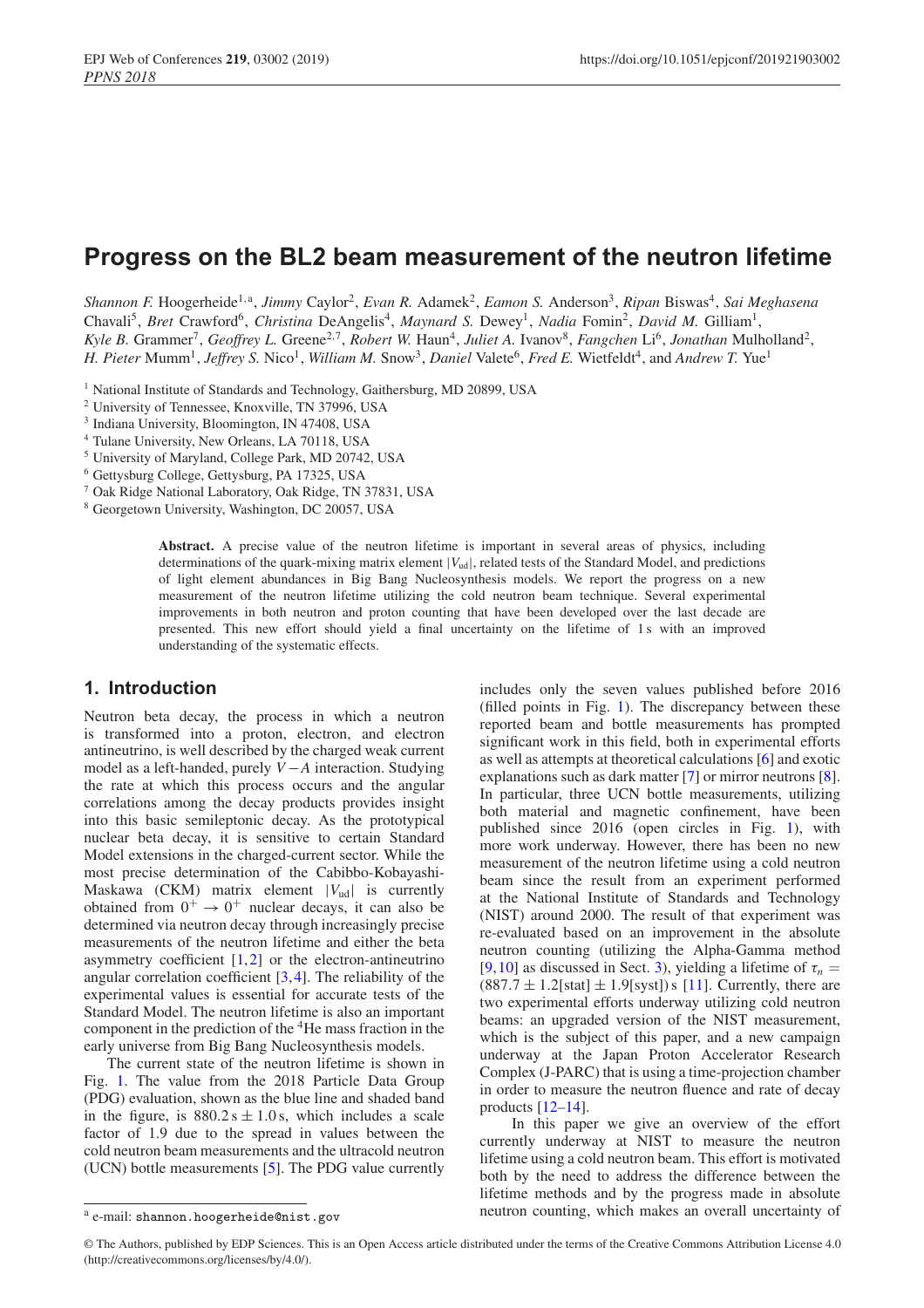<span id="page-1-0"></span>

Figure 1. Plot of recent lifetime measurements; all uncertainties are one standard errors. Beam values are shown in solid red squares [\[11,](#page-5-10)[15\]](#page-5-13) while UCN material bottle values are shown in solid black circles [\[16](#page-5-14)[–20\]](#page-5-15). The 2018 Particle Data Group (PDG) evaluation is shown by the blue line and shaded band. The open circles (material confinement) [\[21](#page-5-16)] and open triangles (magnetic confinement) [\[22](#page-5-17)[,23](#page-5-18)] are bottle values not yet included in the PDG evaluation.

1 s a realistic goal. We briefly discuss neutron counting improvements including the status of the Alpha-Gamma device, followed by improvements in proton counting and other aspects of the experiment. We conclude with the status and outlook of this experiment.

### **2. The beam method**

An in-beam measurement of the neutron lifetime requires the simultaneous counting of both the neutrons in the beam and their decay products. This requires accurate knowledge of both neutron and proton (and/or electron) detector efficiencies as well as the neutron decay volume. The cold neutron beam experiment underway at NIST, BL2, is based on a technique pioneered by Byrne and Greene [\[15](#page-5-13),[24,](#page-5-19)[25\]](#page-5-20) and utilizes much of the same apparatus as the previous cold neutron beam experiment carried out at NIST (which we shall call BL1) [\[11,](#page-5-10)[26](#page-5-21),[27](#page-5-22)]. A segmented electrode stack placed inside a superconducting solenoid is used to trap decay protons. The first three and last three segments of the trap can be held at voltage (typically  $+800 \text{ V}$ ) while a variable number of middle segments are grounded. When a neutron decays inside the trap volume, the proton is trapped axially by the applied electrostatic potential, and radially by a 4.6 T magnetic field. After a variable length of time, the front three electrodes are rapidly grounded and a small ramp voltage is applied to the middle electrodes in order to eject the decay protons from the trap and direct them to a silicon proton detector. This detector is held at high voltage  $(-30 \text{ kV})$  in order to accelerate the low energy protons through the dead layer and allow for their detection. The absolute number of neutrons passing through the decay volume is determined using a neutron flux monitor, located downstream of the proton trap, as described in the next section. The main technical difficulties of our type of beam experiment include the low rate of decay protons, accurate knowledge of the neutron fluence through the decay volume, and a precise measurement of the decay volume itself. As the slow neutron absorption cross section and the amount of time the neutron spends inside the decay volume are both inversely proportional to the neutron's velocity, a precise measurement of the neutron's wavelength spectrum is not necessary.

### <span id="page-1-1"></span>**3. Neutron counting**

The neutron flux monitor consists of a thin, wellcharacterized 6LiF deposit surrounded by 4 silicon charged particle detectors in a precisely defined geometry. Neutron counting is accomplished by counting the alpha and triton particles produced as the neutron beam passes through the <sup>6</sup>Li. The efficiency of this detector,  $\epsilon_0$ , is critical to an accurate determination of the neutron lifetime. The uncertainty in BL1 was dominated by uncertainties in systematic effects related to  $\epsilon_0$  [\[26](#page-5-21),[27\]](#page-5-22). The efficiency was derived from the equation

$$
\epsilon_0 = \frac{2N_A \sigma_0}{4\pi A} \iint \Omega(x, y)\rho(x, y)\phi(x, y)dxdy, \quad (1)
$$

which depends on the measured detector solid angle,  $\Omega$ , the measured neutron beam profile,  $\phi$ , the measured areal density of the deposit,  $\rho$ , and the evaluated thermal neutron cross section of <sup> $\delta$ </sup>Li,  $\sigma_0$ . *N<sub>A</sub>* is Avogadro's number and *A* is the atomic weight of <sup>6</sup>Li. The value of the cross section and uncertainty for the reaction  ${}^6\text{Li}(n,t)$  must be taken from evaluated nuclear data files, the latest of which is ENDF/B-VII.0 [\[28\]](#page-5-23). This left our result dependent on an evaluated cross section; whenever it was updated, our result needed to be updated. What was worse, the evaluation of this particular cross section is based upon measurements that span a wide neutron energy range and that include no direct measurements made at thermal energies. In order to eliminate this reliance on tabulated data from other experiments, we developed the Alpha-Gamma method [\[9](#page-5-8),[10,](#page-5-9)[29](#page-5-24)], a brief overview of which is given here.

The Alpha-Gamma device is a totally absorbing neutron detector based on neutron absorption by  $^{10}B$ . It measures neutron fluence by counting gamma-rays from the reaction  $n + {}^{10}B \longrightarrow {}^{4}He + {}^{7}Li^{*} + \gamma(478 \text{ keV})$  with two calibrated HPGe gamma detectors [\[10\]](#page-5-9). The gamma detectors are calibrated in a multi-step procedure that uses a precisely calibrated Pu alpha source, an integrated alpha particle detector, a monochromatic neutron beam, and a thin  $^{10}$ B deposit. In regular operation, the thin deposit is replaced with a thick one and the detector operates as a black detector counting the number of neutrons impinging on the deposit per second. "Thin" refers to a deposit from which the alphas can escape while "thick" refers to a deposit capable of stopping all neutrons.

The lifetime experiment's neutron flux monitor is calibrated by relating the total rate of neutrons striking the Alpha-Gamma device to the event rate seen in the neutron flux monitor when it is placed upstream of the Alpha-Gamma device on the same beamline. Expressed according to deposit usage, the efficiency of the neutron flux monitor in terms of measured quantities is given by

$$
\epsilon_o = \frac{r_{\alpha,t}}{r_\gamma(\text{thick})} \frac{r_\gamma(\text{thin})}{r_\alpha(\text{thin})} \frac{r_\alpha(\text{Pu})}{R_\alpha(\text{Pu})} \frac{\lambda_o}{\lambda_{\text{mono}}},\tag{2}
$$

where  $r_{\alpha t}$  is the rate of alphas plus tritons detected in the flux monitor on a monochromatic beam whose mean wavelength is  $\lambda_{\text{mono}}$ ,  $\lambda_o = 0.1798$  nm is defined to be the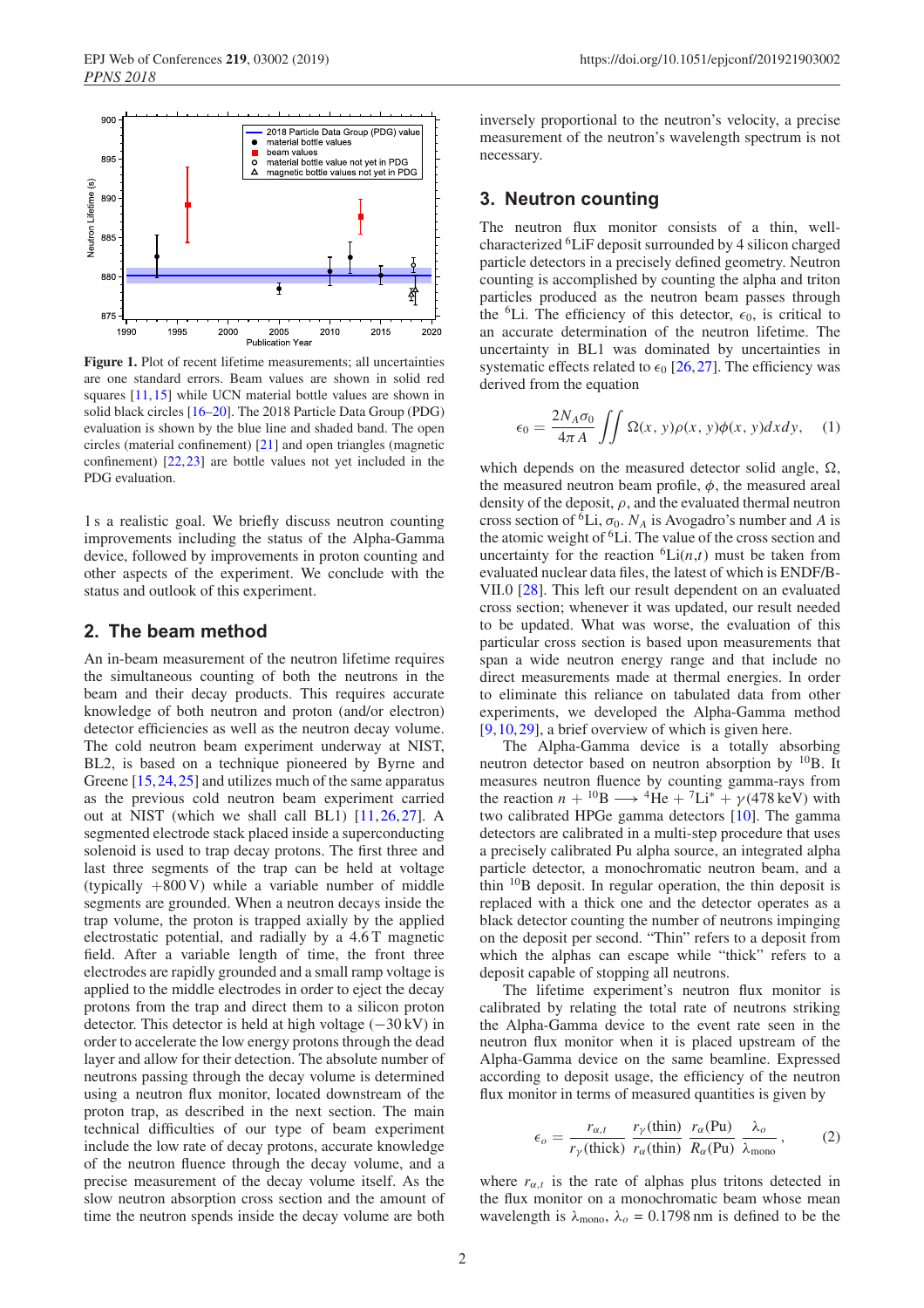wavelength of a 2200 m/s neutron,  $r<sub>\gamma</sub>$  (thick) is the rate of gammas detected from the neutron capture reaction on  ${}^{10}B$ at the same time as  $r_{\alpha,t}$ ,  $r_{\gamma}$  (thin) is the observed gamma rate in the thin-deposit configuration,  $r_\alpha$ (thin) is the alpha rate observed at the same time,  $R_\alpha$ (Pu) is the precisely known alpha activity of a <sup>239</sup>Pu source, and  $r_\alpha$ (Pu) is the alpha rate observed when the Pu source is inserted into the device. An overall relative uncertainty of 0.06% has been achieved  $[10, 11]$  $[10, 11]$ .

The Alpha-Gamma device was used to update the result of the 2005 neutron lifetime measurement [\[27\]](#page-5-22) in 2013 [\[11\]](#page-5-10), reducing the neutron counting efficiency uncertainty from 2.7 s to 0.5 s. In the new run of the lifetime experiment, several additional improvements related to neutron counting are being done. The Alpha-Gamma device will be operated simultaneously with the neutron lifetime experiment, allowing us to calibrate the neutron flux monitor before and after lifetime data acquisition. This will check that there are no changes to the efficiency during the course of the measurement. Additionally, we plan to run with multiple deposits in the neutron monitor. BL1 used one <sup>6</sup>Li deposit in the neutron monitor, a  $40 \mu g/cm^2$  deposit. For BL2, we plan to use  $40 \mu$ g/cm<sup>2</sup>,  $30 \mu$ g/cm<sup>2</sup>, and  $20 \mu$ g/cm<sup>2</sup>6Li deposits. In addition to serving as a further check on systematics, this will also allow us to reduce the correction and uncertainty due to the absorption of neutrons by the 6Li deposit. This was one of the largest corrections applied in the 2005 result, at 5.2 s with a 0.8 s uncertainty. This correction roughly scales with the deposit mass so a  $20 \mu g/cm^2$ deposit will have a correction and associated uncertainty that is roughly half of what it was for the  $40 \mu g/cm^2$ deposit used in the previous measurement. In addition to running with multiple <sup>6</sup>Li deposits, we also have the option to use various  $^{10}$ B deposits in the neutron monitor. We also anticipate taking data with the deposit facing both upstream and downstream as a further check on various corrections. Note that neutron scattering in the <sup>6</sup>Li deposit is negligible compared with the absorption while scattering from the Si backing can be more significant and will be measured separately to determine the necessary correction. Finally, we have measured the NG-C neutron wavelength distribution at a position just upstream of the magnet bore (after our final beam collimation aperture). This measurement was compared to and agrees quite well with simulations. A more precise knowledge of the neutron wavelength distribution serves to also improve the correction for absorption of the neutrons by the <sup>6</sup>Li deposit.

# **4. Proton counting**

Since the lifetime apparatus was last operated nearly two decades ago, we have a better understanding of most of the large remaining systematic effects and proton counting uncertainty. For example, simulations showed that the magnetic field gradient was too large for the longest trap length that was used in the  $2001$  data set  $[27]$ . It necessitated a 5.3 s correction with a 0.8 s uncertainty. In the current experiment, this correction is reduced to about 1 s, with a  $\approx 0.2$  s uncertainty, by decreasing the maximum trap length used by 10%. Additionally, the superconducting solenoid and proton detector system were used in two subsequent experiments to measure radiative neutron decay [\[30](#page-6-0)[–32\]](#page-6-1), for which they were modeled extensively using GEANT4 [\[33](#page-6-2),[34\]](#page-6-3) and MCNP packages as well as individually-developed codes [\[35\]](#page-6-4). This has given us a much more sophisticated understanding of the magnetic and electrostatic effects, geometry, and particle transport.

The radiative decay experiments also demonstrated that one could operate a proton detector at high voltage with larger area  $(600 \text{ mm}^2$  versus  $300 \text{ mm}^2$ ) and thicker (1.5 mm versus 0.3 mm) silicon detectors. The larger area enables us to study and reduce the uncertainty from protons potentially lost due to neutron halo, that is, decay protons that are transported to the detector but strike outside the active area of the silicon. Such tests are currently underway. The thicker depletion region reduces the detector capacitance and thus the leakage current (noise) of the detector. The increased noise due to increased sensitivity to background radiation is negligible compared to the reduction in electronic noise. One can thus lower the energy threshold for proton detection and reduce the uncertainty in the extrapolation for backscattered protons.

Additional simulations are being performed explicitly for the BL2 experiment. A neutron ray-tracing program for the BL2 collimation using realistic neutron phase space of the NG-C beamline and including the effects of gravity provides wavelength-dependent neutron profiles at the 6Li deposit as well as proton birth positions within the trap. These simulations have been benchmarked against wavelength and spatial-profile measurements of the neutron beam. A GEANT4 simulation of the previous radiative-decay experiment, which includes the magnetic and electric fields, has been modified to take as input these proton starting positions. The effect of proton backscattering on proton detection efficiency has been studied for different detector configurations, varying dead-layer material (Au, Si) and thickness, as well as detector high-voltage bias. The advantage of the GEANT4 simulations over the previous SRIM [\[36\]](#page-6-5) calculations of proton backscattering is that GEANT4 can track the proton after backscattering, and thus can determine the fraction that do not return to the active region for each detector configuration. The backscatter fraction was measured by extrapolation in BL1. A series of electric fields for different conditions of the proton trap are currently being modeled in COMSOL® [\[37\]](#page-6-6). These will be used in the GEANT4 simulation to study effects of the spatial profile of proton birth locations on the proton detection rate as a function of different field settings of the trap as the length of the trap is varied in the lifetime experiment. It is understood that it is very difficult to quantify uncertainties from the simulation codes for low energy neutron decay products. As such, our approach is to perform as many cross checks as possible and also to benchmark simulation results wherever possible.

We have also improved several aspects of the electronics since 2001. In particular, a lower-noise preamplifier is operating successfully. It enables a lower energy threshold for proton detection, leading to better understanding of the low-energy proton tail. It also allows for operation at lower proton acceleration voltages thereby extending the range of voltages available. These features will reduce the uncertainty associated with the proton detection efficiency. A new data acquisition system can digitize all proton waveforms from both the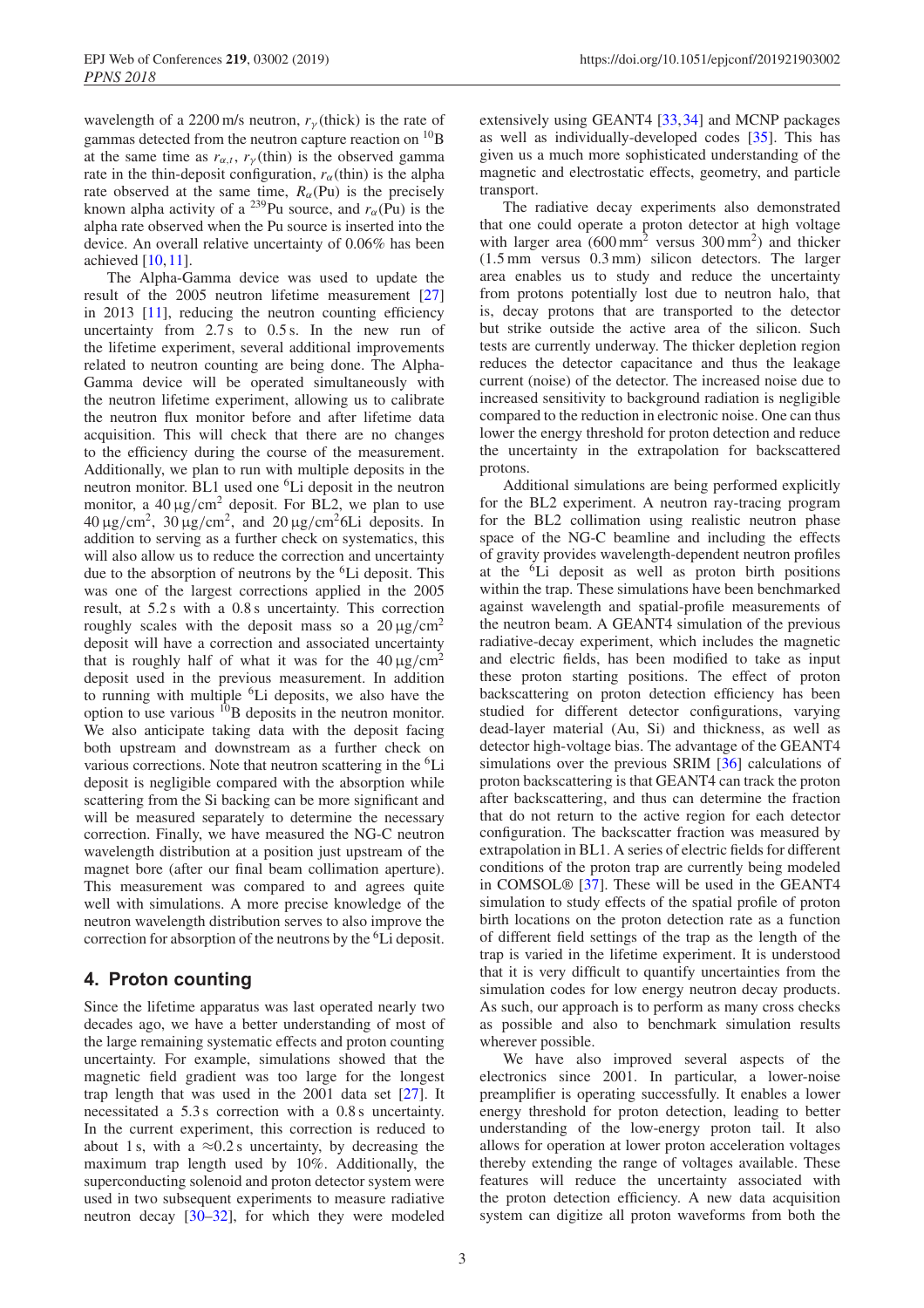<span id="page-3-0"></span>

**Figure 2.** Photographs of electrode stacks for the mark II (top) and mark III (bottom) traps.

preamplifier and the shaping amplifier, thus making it possible to study multiple-proton and background events in detail. Furthermore, new data analysis methods have been developed that utilize the digitized waveforms. The analysis methods will be discussed in more detail in Sect. [5.](#page-4-0)

A new version of the proton trap, dubbed mark III, has been developed and tested. Photos of the two trap electrode stacks are shown in Fig. [2.](#page-3-0) The old trap ("mark II") consists of a stack of gold-plated fused quartz trap electrodes, with fused quartz spacers between each electrode. The whole stack is held together by axial compression from two end plates. The mark III trap eliminates the need for the spacers by holding each electrode individually in a kinematic mount, with the whole structure held together by a stainless steel frame. The advantages of the mark III trap include better pumping of the trap volume, better surface finish on the interior electrode surface, and easier metrology of the fully assembled trap. Off-line testing has demonstrated satisfactory performance of the mark III trap. Using both versions of the trap to take data will give us yet another handle on systematic effects. Additionally, the new trap allows for a data blinding scheme utilizing the trap electrode lengths as the blind.

Extensive off-line testing of the proton trapping and detection system has been performed to study the instabilities seen in earlier versions of the experiment and achieve stable operation. These instabilities plagued the earlier run of the experiment and seriously hampered efforts to study systematic effects. We have been able to consistently run in a more stable configuration and have access to a significantly wider range of parameter space than was accessible previously. Three important issues related to system stability have been identified. One, the quality of the electrical connection to the detector is critical. This connection is made by an SMA to microdot adapter. Ensuring that this connection is clean and tight is essential to trouble-free operation. Two, the quality of the detector surface matters, and it degrades with each successive spark. Three, having a good vacuum, including low helium partial pressure, inside the trap and detector region is critical. These last two points will be discussed in more detail below.

The surface of a silicon detector comes out of the package fairly pristine, although it begins to accumulate some small amount of dust simply from exposure to a non-clean-room environment. Although cause and effect are not entirely understood, we have seen that detectors that have had major sparks come out of the vacuum chamber significantly dustier than detectors that have been operating smoothly. Further, detailed microscope inspections have identified various types of surface damage that can arise and accumulate with sparking events. As some of this surface damage could potentially cause "blind" spots or other issues with the detectors, detectors that have had one or more sparks that caused the high voltage to trip are removed from further service even if they otherwise behave satisfactorily. While detector sparks are generally random under normal operating conditions, we have seen that they are more likely to occur the longer a detector is in continuous operation. In order to minimize sparks and maintain quality detector surfaces, we have set a limit of 3 weeks (half of a standard reactor cycle) of continuous operation for a detector before it is removed and swapped for a new detector or cleaned with a puff of nitrogen gas and put back into operation with cleaned and re-made connections.

High vacuum inside the trap and proton detector region is critical. Repeated tests have shown that even relatively modest increases in residual gas pressure can lead to an excess of proton-like signals and/or detector sparking and failure. Additionally, these tests suggest that an increase in the partial pressure of helium may be particularly problematic. As the proton trap and detector are located inside the cryogenic magnet bore, it is difficult to determine the exact pressure at the trap location. A pressure gauge and a residual gas analyzer are located just upstream of the magnet bore, between the magnet bore and an ion pump. Since the cryogenic magnet bore also serves as a large and very effective cryo-pump, we assume that the pressure near the trap is significantly lower than the readings on the external pressure gauge. To maintain high vacuum, we bake all bakeable portions of the vacuum system prior to the magnet cool-down, repeating the bake of the portions that get vented during a detector swap after each detector swap. This allows us to keep the pressure at our gauge below  $1 \times 10^{-6}$  Pa, and typically below 5  $\times$ 10−<sup>7</sup> Pa (the lower limit of our gauge). In this manner we see consistently stable and low-noise operation of the proton trap and detection system.

One additional improvement of BL2 over BL1 is the move of the apparatus from the NG-6 beamline to the NG-C beamline at the NIST Center for Neutron Research (NCNR). While the NG-C beamline has a higher cold neutron flux than NG-6, the collimation necessary to keep the neutrons (and thus decay protons) within the area of our detectors prevents us from utilizing much of the increase in flux. However, some improvement comes from the fact that NG-C is a curved guide with no direct line-of-sight back to the reactor core. This greatly reduces the gamma background and eliminates the need to add the Bi filter in the beam that was required for BL1. The statistical uncertainty on the previous lifetime result was 1.2 s. Because it was clear that the final result would be dominated by the neutron counting systematic, there was no point in spending beam time to reduce the statistical uncertainty. In the current experiment, significantly more beam time will be devoted to improving the statistics. We expect that the apparatus will achieve a statistical uncertainty in proton counting at or below 0.5 s.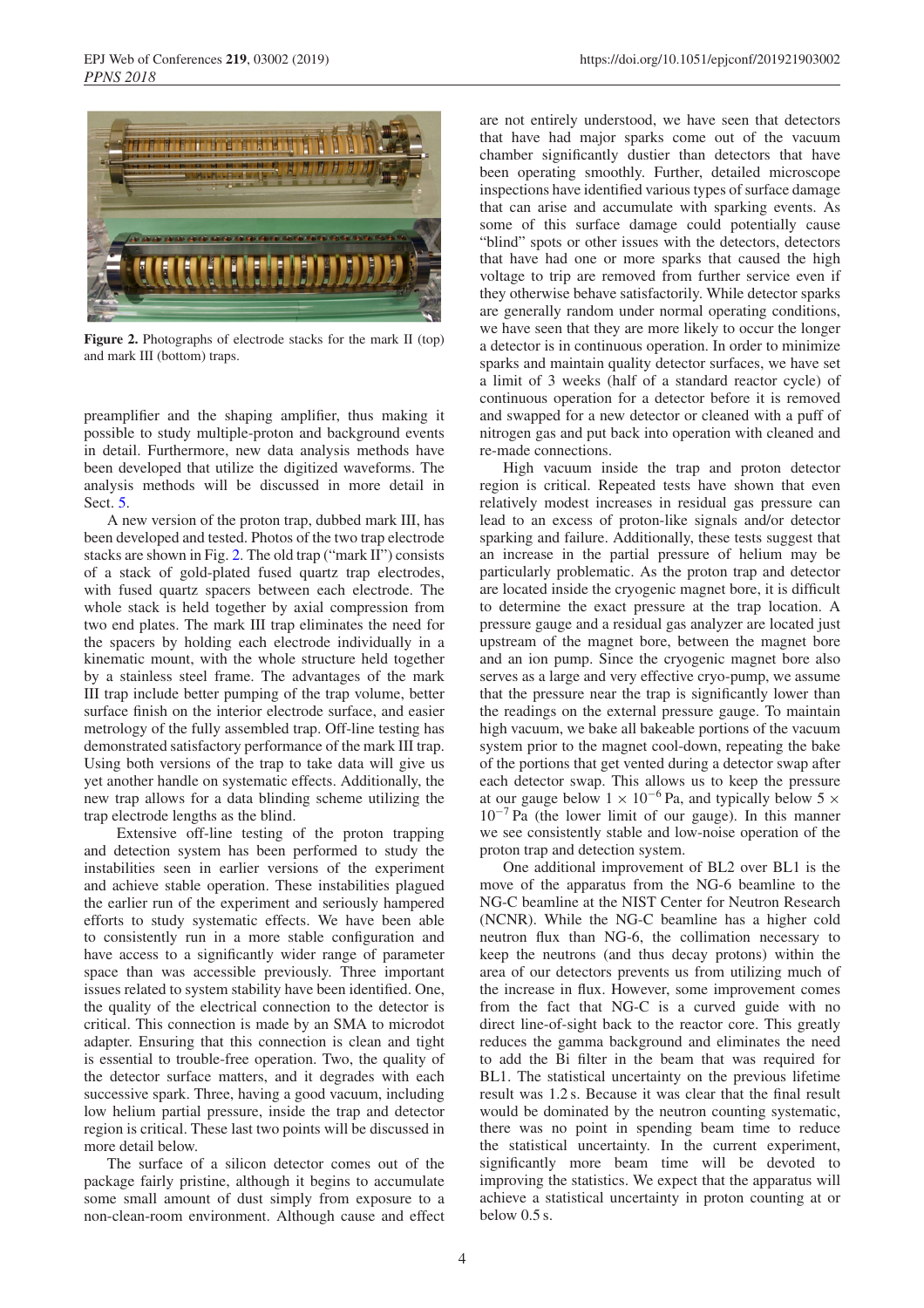<span id="page-4-1"></span>

**Figure 3.** Example 1-dimensional timing (a) and energy (b) histograms and a 2-dimensional histogram showing the counts versus timing and energy (c).

## <span id="page-4-0"></span>**5. Analysis**

The ability to digitize all proton waveforms, both the preamplifier signal and the shaped amplifier signal, has opened up new data analysis possibilities that were not available in BL1. We are currently using two completely independent data analysis methods. The first method, which is similar to the method used in BL1, makes use of the shaped signals. This method takes each waveform and records the time and peak height (energy) of the highest point in the waveform. These data are used to make 1-D and 2-D histograms of the proton arrival time and proton energy. An example of these histograms can be seen in Fig. [3.](#page-4-1) Typically, the 1-D timing spectrum is used to count the number of protons detected, with a correction using Poisson statistics made for the probability of detecting more than one proton. Other types of cuts and analyses are used to study certain systematic effects.

The second, and new, analysis method utilizes a finite impulse response trapezoid filter on the digitized preamplifier waveforms. This method convolves a shaping response function [\[38](#page-6-7)] with the preamplifier signal to create an output waveform in the shape of a trapezoid. An example of the shaping response function and resulting trapezoid can be seen in Fig. [4.](#page-4-2) Energy and timing information is retained from the original preamplifier

<span id="page-4-2"></span>

**Figure 4.** Example of trapezoid filter shaping response function (dashed line). The trapezoid filter input (preamplifier signal) is shown on the left (solid orange line), the output of the filter is shown on the right (solid red line). A, B, and C show the response function moving across the input function.

<span id="page-4-3"></span>

Figure 5. An example of the preamplifier proton pulse (solid red) and the output of the trapezoid filter optimized for energy extraction (dashed black) or time resolution (dotted blue).

waveform, and the filter can be optimized for either energy resolution or timing resolution as shown in Fig. [5.](#page-4-3) This filter allows for pulse shape discrimination to be done on a waveform-by-waveform basis. This is done by extracting the height of the trapezoid (energy) as well as the positive and negative slopes of the sides of the trapezoid. This analysis allows for the direct identification of multiple proton events, and the study of systematic effects.

These independent methods offer differing advantages and issues; the consistency between them is a useful tool in ensuring that the data are well understood and that all protons are accounted for.

### **6. Progress and outlook**

The BL2 lifetime experiment is currently running on the NG-C beamline at the NCNR. The effort to establish reliable absolute neutron counting at a level below 1 s is complete, although we continue to investigate systematic effects associated with neutron counting. The independent calibration of the neutron flux monitor efficiency removes the largest systematic uncertainties that have precluded a more precise lifetime measurement using a cold neutron beam; specifically it eliminates the reliance on a cross section evaluation. Subsequent experience with the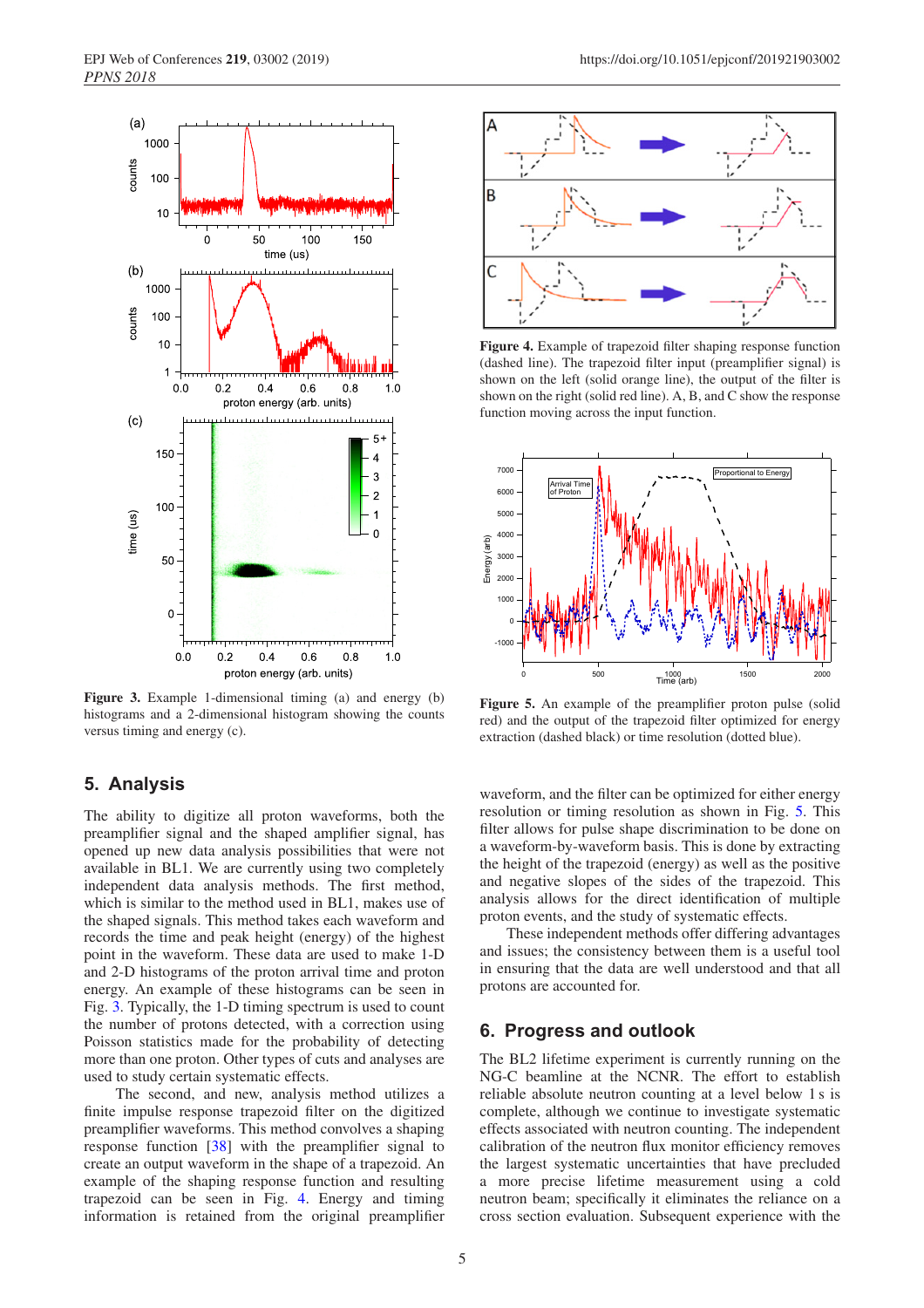neutron lifetime apparatus has provided valuable insights into ways to reduce the proton counting uncertainty as well.

A series of early checks and tests has been completed and we are now running in production mode utilizing the mark II trap. The main focus of this experiment is identifying and testing as many systematic effects as possible. The improved stability of operation and wider range of running parameters enables us to cover a much wider range of systematic checks than was previously possible. Specifically, we have demonstrated the ability to run with trapping times ranging from 3 ms to 30 ms (while BL1 was largely limited to 10 ms, with only one run taken at 5 ms), and we are investigating the possibility of extending the trapping time beyond 30 ms. We have taken data at the full range of trap lengths. We have also taken data at a range of acceleration potentials up to 30 kV, again with the possibility of going higher. Given the improvements in neutron counting and proton counting outlined above, along with the wide range of parameter space available in which we can run, we anticipate making a measurement at a precision of 1 s or better, with a significantly larger set of checked systematic effects than were addressed in the previous results.

We acknowledge the support of the National Institute of Standards and Technology, U.S. Department of Commerce, in providing the neutron facilities used in this work. This research was made possible in part by an interagency agreement with the U.S. Department of Energy (DE-SC0014148). Partial funding was also provided by the National Science Foundation through grants to Tulane University and Indiana University.

#### <span id="page-5-0"></span>**References**

- [1] M.A.P. Brown, E.B. Dees, E. Adamek, B. Allgeier, M. Blatnik, T.J. Bowles, L.J. Broussard, R. Carr, S. Clayton, C. Cude-Woods et al. (UCNA Collaboration), Phys. Rev. C **97**, 035505 (2018)
- <span id="page-5-1"></span>[2] B. Märkisch et al., Phys. Rev. Lett. **122**, 242501 (2019)
- <span id="page-5-2"></span>[3] G. Darius, W.A. Byron, C.R. DeAngelis, M.T. Hassan, F.E. Wietfeldt, B. Collett, G.L. Jones, M.S. Dewey, M.P. Mendenhall, J.S. Nico et al., Phys. Rev. Lett. **119**, 042502 (2017)
- <span id="page-5-3"></span>[4] M. Beck et al. [arXiv:1908.04785] (2019)
- <span id="page-5-4"></span>[5] M. Tanabashi, K. Hagiwara, K. Hikasa, K. Nakamura, Y. Sumino, F. Takahashi, J. Tanaka, K. Agashe, G. Aielli, C. Amsler et al. (Particle Data Group), Phys. Rev. D **98**, 030001 (2018)
- <span id="page-5-5"></span>[6] E. Berkowitz, M.A. Clark, A. Gambhir, K. McElvain, A. Nicholson, E. Rinaldi, P. Vranas, A. Walker-Loud, C.C. Chang, B. Joo et al. [arXiv:1810.01609] ´ (2018)
- <span id="page-5-6"></span>[7] B. Fornal, B. Grinstein, Phys. Rev. Lett. **120**, 191801 (2018)
- [8] Z. Berezhiani, Eur. Phys. J. C **79**, 484 (2019)
- <span id="page-5-8"></span><span id="page-5-7"></span>[9] D.M. Gilliam, G.L. Greene, G.P. Lamaze, Nucl. Instrum. Meth. A **284**, 220 (1989)
- <span id="page-5-9"></span>[10] A.T. Yue, E.S. Anderson, M.S. Dewey, D.M. Gilliam, G.L. Greene, A.B. Laptev, J.S. Nico, W.M. Snow, Metrologia **55**, 460 (2018)
- <span id="page-5-10"></span>[11] A.T. Yue, M.S. Dewey, D.M. Gilliam, G.L. Greene, A.B. Laptev, J.S. Nico, W.M. Snow, F.E. Wietfeldt, Phys. Rev. Lett. **111**, 222501 (2013)
- <span id="page-5-11"></span>[12] Y. Arimoto, N. Higashi, Y. Igarashi, Y. Iwashita, T. Ino, R. Katayama, M. Kitaguchi, R. Kitahara, H. Matsumura, K. Mishima et al., Nucl. Instrum. Methods Phys. Res., Sect. A **799**, 187 (2015)
- [13] N. Nagakura, K. Hirota, S. Ieki, T. Ino, Y. Iwashita, M. Kitaguchi, R. Kitahara, K. Mishima, A. Morishita, H. Oide et al., *Precise Neutron Lifetime Experiment Using Pulsed Neutron Beams at J-PARC*, in *Proceedings, 26th International Nuclear Physics Conference (INPC2016): Adelaide, Australia, September 11–16, 2016* (2017), Vol. INPC2016 of *Proceedings of Science*
- <span id="page-5-12"></span>[14] N. Sumi, H. Otono, T. Yoshioka, K. Mishima, Y. Makida, JPS Conf. Proc. **22**, 011036 (2018)
- <span id="page-5-13"></span>[15] J. Byrne, P.G. Dawber, C.G. Habeck, S.J. Smidt, J.A. Spain, A.P. Williams, Europhys. Lett. **33**, 187 (1996)
- <span id="page-5-14"></span>[16] W. Mampe, L.N. Bondarenko, V.I. Morozov, Yu.N. Panin, A.I. Fomin, JETP Lett. **57**, 82 (1993), [Pisma Zh. Eksp. Teor. Fiz. **57**, 77 (1993)]
- [17] A. Serebrov, V. Varlamov, A. Kharitonov, A. Fomin, Y. Pokotilovski, P. Geltenbort, J. Butterworth, I. Krasnoschekova, M. Lasakov, R. Tal'daev et al., Phys. Lett. B **605**, 72 (2005)
- [18] A. Pichlmaier, V. Varlamov, K. Schreckenbach, P. Geltenbort, Phys. Lett. B **693**, 221 (2010)
- [19] A. Steyerl, J.M. Pendlebury, C. Kaufman, S.S. Malik, A.M. Desai, Phys. Rev. C **85**, 065503 (2012)
- <span id="page-5-15"></span>[20] S. Arzumanov, L. Bondarenko, S. Chernyavsky, P. Geltenbort, V. Morozov, V. Nesvizhevsky, Y. Panin, A. Strepetov, Phys. Lett. B **745**, 79 (2015)
- <span id="page-5-16"></span>[21] A.P. Serebrov, E.A. Kolomensky, A.K. Fomin, I.A. Krasnoshchekova, A.V. Vassiljev, D.M. Prudnikov, I.V. Shoka, A.V. Chechkin, M.E. Chaikovskiy, V.E. Varlamov et al., Phys. Rev. C **97**, 055503 (2018)
- <span id="page-5-17"></span>[22] R.W. Pattie, N.B. Callahan, C. Cude-Woods, E.R. Adamek, L.J. Broussard, S.M. Clayton, S.A. Currie, E.B. Dees, X. Ding, E.M. Engel et al., Science **360**, 627 (2018)
- <span id="page-5-18"></span>[23] V.F. Ezhov, A.Z. Andreev, G. Ban, B.A. Bazarov, P. Geltenbort, A.G. Glushkov, V.A. Knyazkov, N.A. Kovrizhnykh, G.B. Krygin, O. Naviliat-Cuncic et al., JETP Lett. **107**, 671 (2018)
- <span id="page-5-19"></span>[24] J. Byrne, P. Dawber, R.D. Scott, J.M. Robson, G.L. Greene (1986), proceedings of the Workshop "The Investigation of Fundamental Interaction with Cold Neutrons," NBS Special Publication 711
- <span id="page-5-20"></span>[25] J. Byrne, P.G. Dawber, J.A. Spain, A.P. Williams, M.S. Dewey, D.M. Glliam, G.L. Greene, G.P. Lamaze, R.D. Scott, J. Pauwels et al., Phys. Rev. Lett. **65**, 289 (1990)
- <span id="page-5-21"></span>[26] M.S. Dewey, D.M. Gilliam, J.S. Nico, F.E. Wietfeldt, X. Fei, W.M. Snow, G.L. Greene, J. Pauwels, R. Eykens, A. Lamberty et al., Phys. Rev. Lett. **91**, 152302 (2003)
- <span id="page-5-22"></span>[27] J.S. Nico, M.S. Dewey, D.M. Gilliam, F.E. Wietfeldt, X. Fei, W.M. Snow, G.L. Greene, J. Pauwels, R. Eykens, A. Lamberty et al., Phys. Rev. C **71**, 055502 (2005)
- <span id="page-5-23"></span>[28] M. Chadwick, P. Obložinský, M. Herman et al., Nucl. Data Sheets **107**, 2931 (2006)
- <span id="page-5-24"></span>[29] E. Adamek, et al., EPJ Web of Conf. **219**, 10004 (2019)